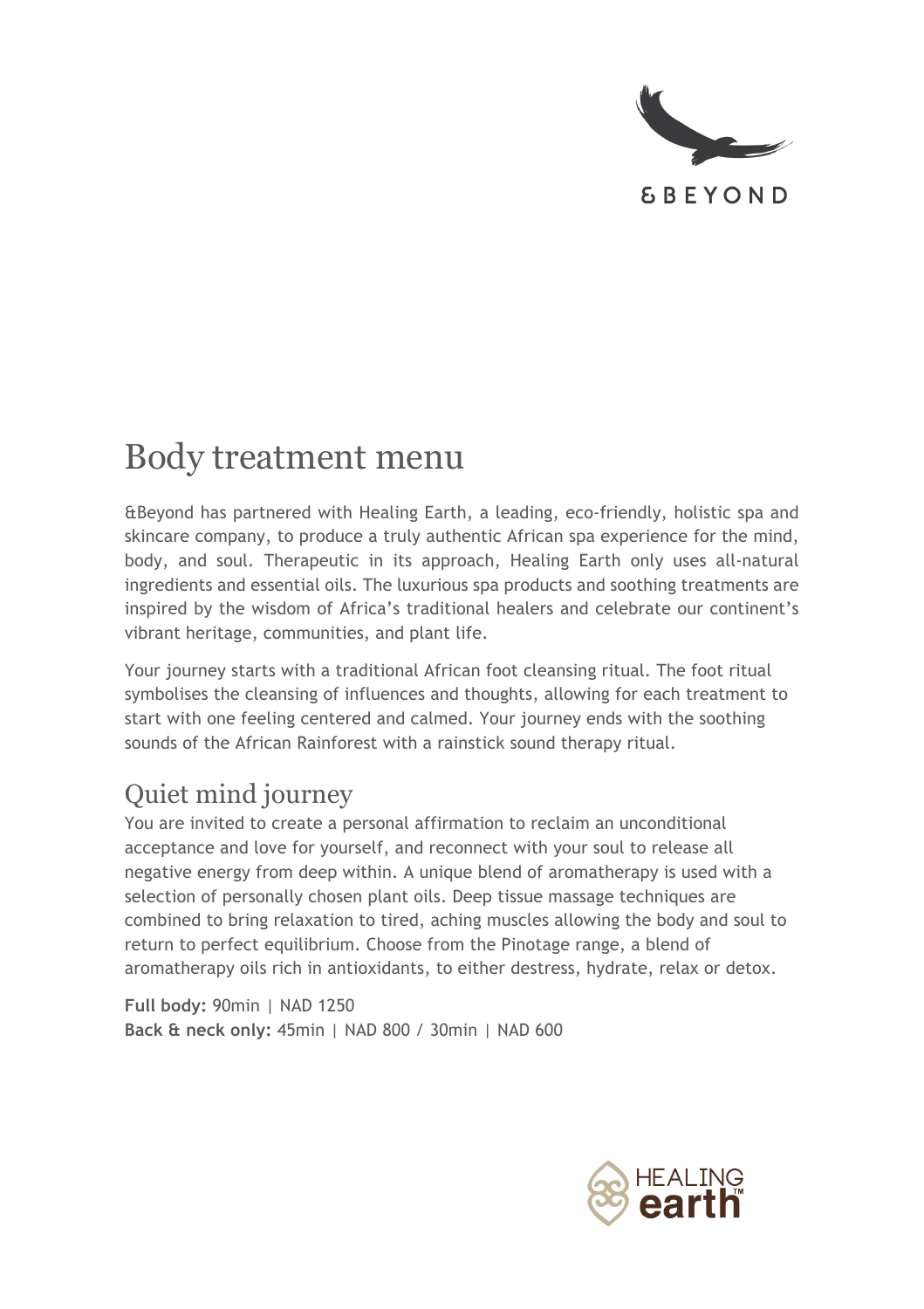# Healing Earth African shea butter ritual

African Shea Butter has been long hailed for its powerful healing and nourishing effects. Relaxing nourishing and energising this full body massage targets specific areas of tension and muscular discomfort employing deep tissue techniques where pain is dramatically alleviated.

**Full body & scalp:** 75min | NAD 1100 **Back, neck & scalp:** 45min | NAD 800

### Soul of the earth celebration

Re-awaken your soul with a combination of powerful African aromatherapy oils and botanical body balms in this indulgent ritual that combines traditional African calabash and bamboo tools with human touch and rhythmic movement. This ultimate source of relaxation in the heart of Africa, the cradle of mankind, brings balance to your mind, body and soul through touch and vibrational sound therapy using ancient sound tools and techniques.

Choose African Potato for its **Ancient Healing** powers, Marula Neroli for a **Sensory Indulgence**, Kalahari Melon for its **Hydrating Properties**, Mongongo Nut to **Detox** or Cinnamon & Orange to **Firm and Tone**

**Full body & scalp:** 90min | NAD 1250 **Back & scalp:** 60min | NAD 1050

# Earth glow body polish and wrap

Re-awaken your senses through gentle exfoliation and envelope your body in inspirational blends of natural African essential oils and botanicals. We start the treatment with a dry polish followed by a full body polish to alleviate tension and renew skin. We then do a wrap and an indulgent full body massage using our powerful collection of indigenous African oils and balms.

Choose African Potato for its **Ancient Healing** powers, Marula Neroli for a **Sensory Indulgence**, Kalahari Melon for its **Hydrating Properties**, Mongongo Nut to **Detox** or Cinnamon & Orange to **Firm and Tone**

90min | NAD 1450